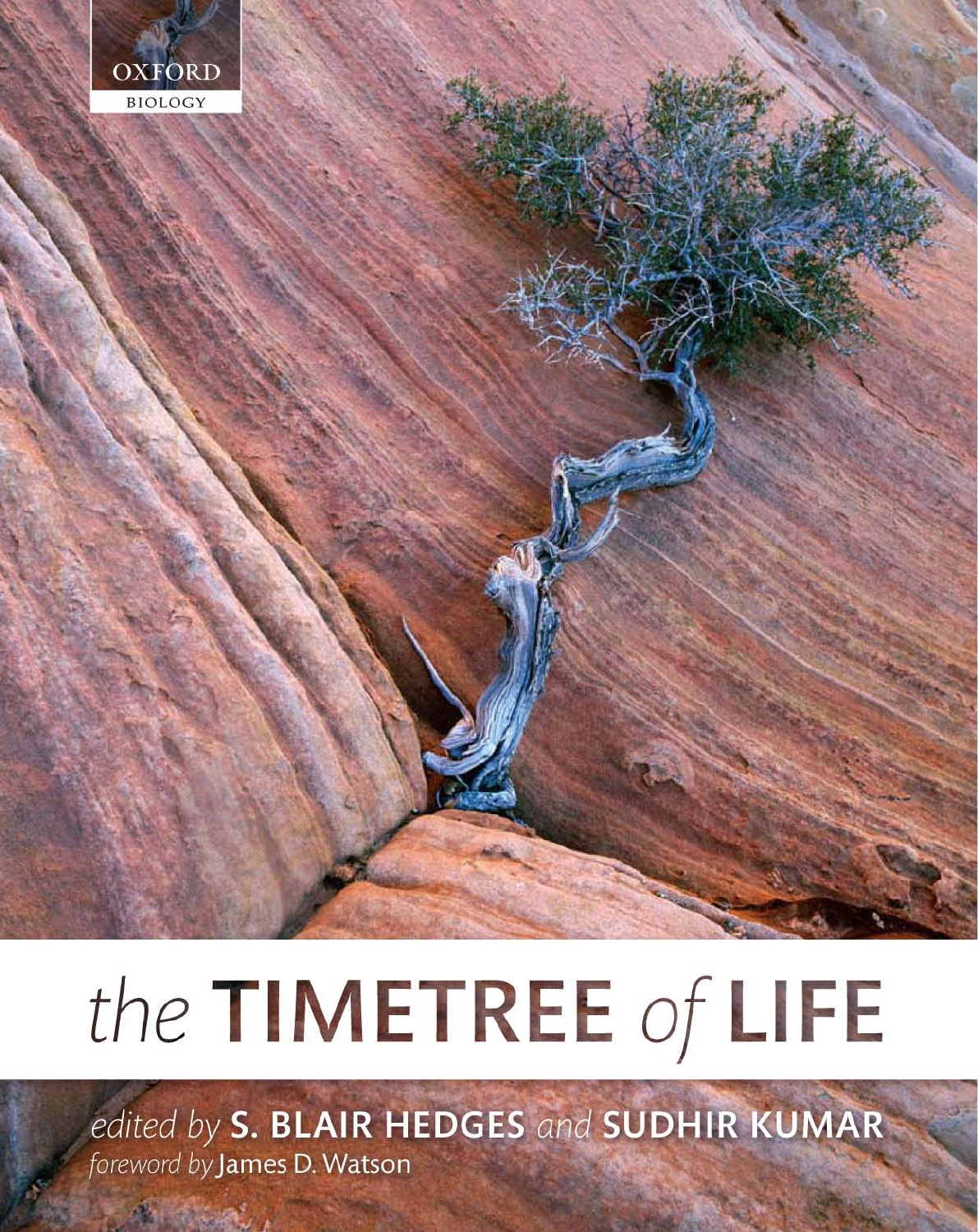# Vertebrates (Vertebrata)

#### *S. Blair Hedges*

Department of Biology, 208 Mueller Laboratory, Pennsylvania State University, University Park, PA 16802-5301, USA (sbh1@psu.edu)

### Abstract

The vertebrates (~58,000 sp.) comprise a phylum of mostly mobile, predatory animals. The evolution of jaws and limbs were key traits that led to subsequent diversification. Atmospheric oxygen change appears to have played a major role, with an initial rise in the late Precambrian (~580–542 million years ago, Ma) permitting larger body size, followed by two Paleozoic pulses affecting prey. The First Pulse  $(-430-390$  Ma) brought fishes to brackish and freshwater environments where they diversified, with one lineage giving rise to tetrapods. The Second Pulse (~340–250 Ma) led to a Permo-Carboniferous explosion of tetrapods, adapting to diverse terrestrial niches.

The Phylum Vertebrata includes  $~58,000$  living species in seven evolutionary clades that diverged in the latest Precambrian and in the Paleozoic Era, ~600–360 Ma. Approximately one half of the species (28,183 sp.) are fishes—not an evolutionary group—and the other half (29,638 sp.) are tetrapods, which comprise a monophyletic group. Vertebrates (Fig. 1) are mobile animals that possess a cranium (skull) and, at least ancestrally, a backbone consisting of vertebrae protecting the nerve cord (*1–4*). The cyclostomes  $(-85$  sp.) are jawless fishes (agnathans) and include lampreys and hagfishes. Chondrichthyans  $(-1200 \text{ sp.})$  are the cartilaginous fishes and include the sharks, rays, and chimaeras. Actinopterygians (26,890 sp.) are ray-finned fishes and include bichirs, sturgeons, paddlefishes, gars, bowfins, and teleosts, with the latter group comprising nearly all species of actinopterygians. Actinistia (two sp.), which is alternatively called Coelacanthimorpha, includes lobe-finned fishes (coelacanths). Dipnoans (six sp.) are the lungfishes. Lissamphibians (6200 sp.) are the living amphibians and include the frogs and toads, salamanders, and caecilians. Amniota (23,438 sp.) comprises the mammals, tuataras, squamates (lizards, snakes, and amphisbaenians), turtles, crocodilians, and birds). Here, the relationships and divergence times of these major lineages of vertebrates are reviewed.

Vertebrates are treated here as a separate phylum rather than a subphylum of Chordata. The morphological disparity among the chordates (urochordates, cepahalochordates, and vertebrates), and their deep time of separation based on molecular clocks (*5*) is as great as that among other groups of related animal phyla (e.g., arthropods, tardigrades, and onycophorans). The phylogeny of the lineages covered here is uncontroversial, for the most part. Evidence from nuclear genes and morphology (*1, 2, 6, 7*) agree in the backbone phylogeny of vertebrates represented by these nested groups: Tetrapoda (Lissamphibia, Amniota), Sarcopterygii (Actinistia, Dipnoi, Tetrapoda), Osteichthyes (Actinopterygii, Sarcopterygii), and Gnathostomata (Chondrichthyes, Osteichthyes).

Cyclostomata was originally considered a basal, monophyletic group based on morphology (*8*), but later morphological analyses placed lampreys as closest relatives of gnathostomes (*9–11*). However, molecular phylogenies from many genes since the early 1990s have consistently supported cyclostome monophyly (*6, 7, 12–17*) and therefore this basal branch is a classical example of



Fig. 1 Representative vertebrates. (A) A clownfish, Amphiprion *ocellaris*, from East Timor (upper left); (B) A lizard, *Anolis allisoni*, from Cuba (upper right); (C) a frog, *Eleutherodactylus portoricensis*, from Puerto Rico (lower left), and a white ibis, *Eudocimus albus*, from the Dominican Republic (lower right). Credits: N. Hobgood (upper left), E. Fernandez (upper right), and A. Sanchez (lower left and right).

S. B. Hedges. Vertebrates (Vertebrata). Pp. 309-314 in *The Timetree of Life*, S. B. Hedges and S. Kumar, Eds. (Oxford University Press, 2009).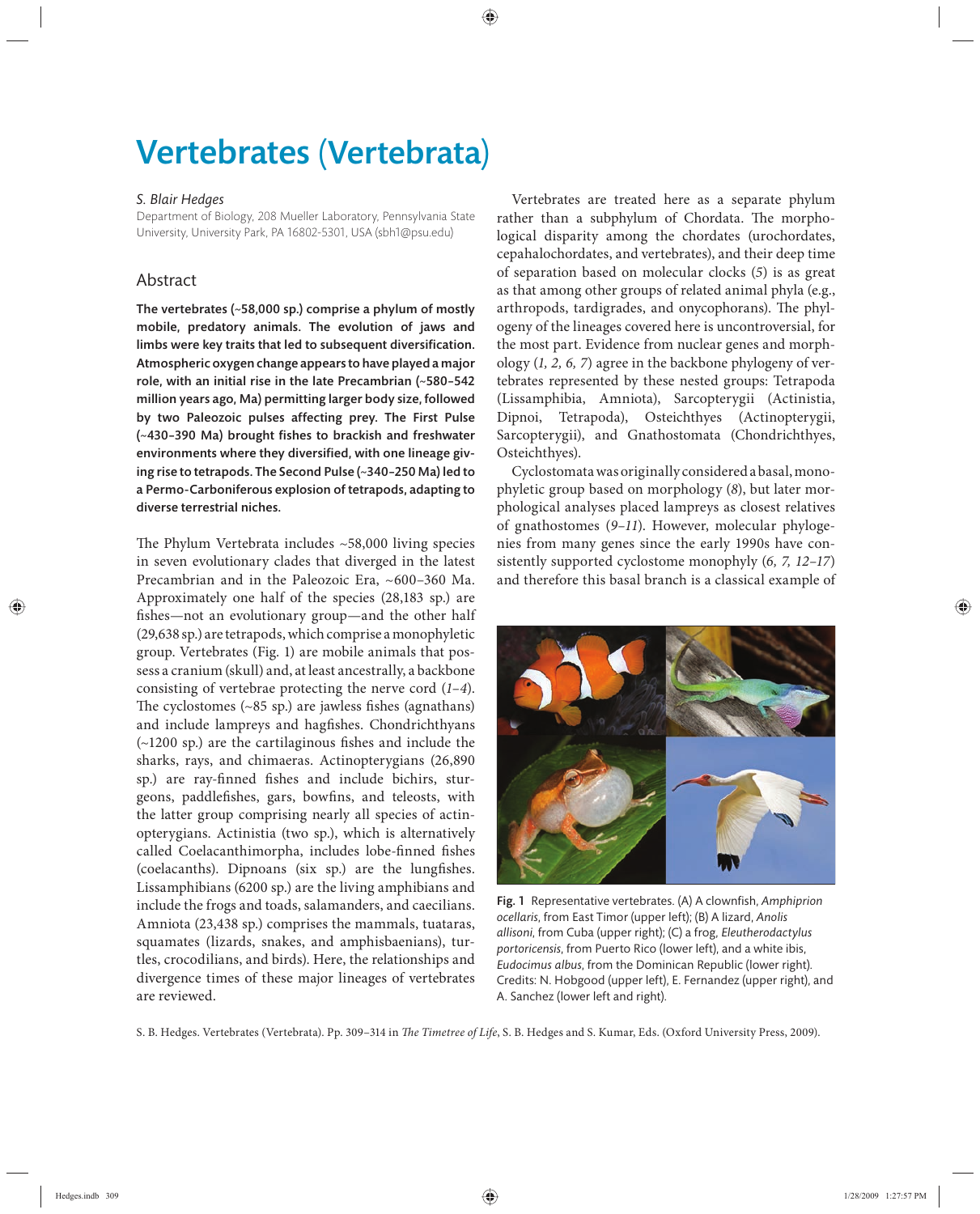

Fig. 2 A timetree of vertebrates. Times of divergence are averages of estimates from different studies listed in Table 1. *Abbreviations*: C (Carboniferous), Cm (Cambrian), CZ (Cenozoic), D (Devonian), J (Jurassic), K (Cretaceous), Np (Neoproterozoic), O (Ordovician), P (Permian), Pg (Paleogene), PR (Proterozoic), S (Silurian), and Tr (Triassic).

apparent conflict between morphological and molecular data. The only currently unresolved portion of the vertebrate backbone tree, from the molecular perspective, involves the relationships among coelacanths, lungfishes, and tetrapods. This question has been pursued vigorously in many morphological and molecular studies over the last several decades, without full resolution, although a close relationship between lungfishes and tetrapods is currently favored among paleontologists (*18*) and has been the most frequent and recent result in molecular studies (e.g., *8, 19–27*).

The fossil record of vertebrates is more complete than that of most organisms, primarily because of the durability of their bony endoskeleton (in most groups) which includes a mineral, hydroxyapetite. Fossil vertebrates were important for Darwin in development of his ideas on evolution (*28*) and even, before that, were used by Cuvier to establish the concept of extinction. Two large compendia (*29, 30*) provide an overview of the vertebrate fossil literature up to ~1990, and there are several more recent texts (1-3). The earliest vertebrate fossils are of agnathans, resembling cyclostomes, from the Lower Cambrian of China  $(\sim 525 \text{ Ma})$  (31). The first jawed vertebrates (gnathostomes) to appear in the fossil record are—controversially—conodonts in the late Cambrian  $(-500$  Ma), although probably not closest relatives of any living lineage (*11*). Alternatively, the earliest jawed vertebrates were acanthodians from the mid-Ordovician (~461 Ma) (*32*). However, vertebrate diversity was low until the late Silurian and early Devonian  $(\sim 430 - 380$ Ma), during which time all of the remaining living groups of fishes first appear including chondrichthyans,

actinopterygians, actinistians, and lungfishes (1, 33, 34). One of the best-documented evolutionary transitions is recorded in Devonian fossils (~390–360 Ma), linking one group of lobe-finned fish to tetrapods (8, 24, 35–39). Fossils from the Carboniferous (359-299 Ma) and Permian  $(\sim$ 299–251) show a great diversification of landdwelling vertebrates, including the first lissamphibians and amniotes (~330 Ma) (*32, 40*) as well as many extinct groups.

Only two molecular clock studies have been published that have estimated all, or nearly all, of the nodes in the backbone tree of major vertebrate groups. The first involved analyses of nuclear protein-coding genes, 13–107 genes depending on the node, screened for lineage-specific rate variation by relative rate tests, and used two calibration points (41). The resulting time estimates for the split of Lissamphibia and Amniota (360 Ma) and the split of Actinopterygii and Sarcopterygii (450 Ma) were only 20–35 million years older (5–8%) than fossil record estimates for those divergences (*32, 42–44*). Fewer fossil constraints have been available for the earlier divergences, between Chondrichthyes and Osteichthyes, and between Agnatha and Gnathostomata (*45*), and therefore the estimates for those splits—528 and 564 Ma—are older than the fossil record suggests. A more recent study used a Bayesian relaxed clock method and 48–325 genes depending on the node (*6*). Similar times for the Lissamphibia–Amniota (370 Ma), Actinopterygii–Sarcopterygii (476 Ma), and Chondrichthyes–Osteichthyes (525 Ma) divergences were obtained, but an older time (652 Ma) was estimated for the Agnatha–Gnathostomata divergence. Also, the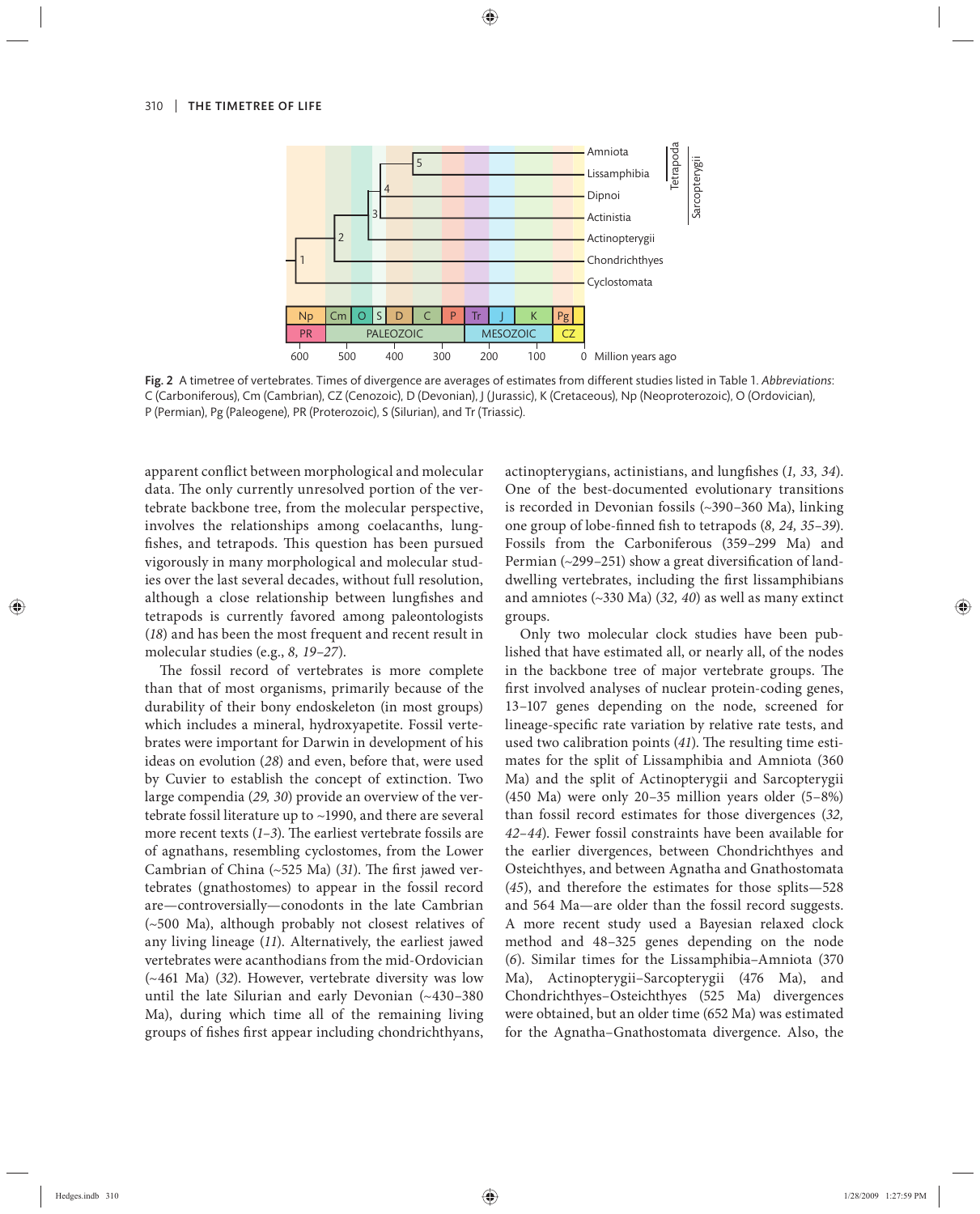|      | <b>Timetree</b> |      |          |             | <b>Estimates</b> |             |           |             |                          |  |
|------|-----------------|------|----------|-------------|------------------|-------------|-----------|-------------|--------------------------|--|
| Node | <b>Time</b>     |      | Ref. (6) |             | Ref. (41)        |             | Ref. (46) |             | Ref. (47)                |  |
|      |                 | Time | CI       | <b>Time</b> | <b>CI</b>        | <b>Time</b> | <b>CI</b> | <b>Time</b> | <b>CI</b>                |  |
|      | 608             | 652  | 742-605  | 564         | 710-418          | -           |           |             | $\overline{\phantom{0}}$ |  |
| 2    | 527             | 525  | 580-494  | 528         | 639-417          | -           |           |             |                          |  |
| 3    | 455             | 476  | 494-442  | 450         | 520-380          | -           | -         | 458         | 499-421                  |  |
| 4    | 430             | 430  | 438-421  |             |                  |             |           |             |                          |  |
| 5    | 361             | 370  | -        | 360         | 389-331          | 383         | 414-352   |             | $\overline{\phantom{0}}$ |  |

Table 1. Divergence times (Ma) among vertebrates.

| Node | Estimates (continued)    |         |           |                          |                          |         |              |         |  |  |
|------|--------------------------|---------|-----------|--------------------------|--------------------------|---------|--------------|---------|--|--|
|      | Ref. (48)                |         | Ref. (49) |                          | Ref. (50)(b)             |         | Ref. (50)(a) |         |  |  |
|      | <b>Time</b>              | CI      | Time      | <b>CI</b>                | Time                     | CI      | Time         | CI      |  |  |
|      |                          |         |           |                          |                          |         |              |         |  |  |
| 2    |                          |         |           |                          |                          |         |              |         |  |  |
| 3    | $\overline{\phantom{0}}$ | -       | -         | $\overline{\phantom{0}}$ | 438                      | 480-412 | 451          | 495-413 |  |  |
| 4    |                          |         |           |                          |                          |         |              |         |  |  |
| 5    | 360                      | 373-346 | 354       | 367-341                  | $\overline{\phantom{0}}$ |         |              |         |  |  |

| Node           | Estimates (continued)    |         |              |             |              |         |  |  |
|----------------|--------------------------|---------|--------------|-------------|--------------|---------|--|--|
|                | Ref. (51)                |         | Ref. (52)(a) |             | Ref. (52)(b) |         |  |  |
|                | Time                     | CI      | Time         | CI          | Time         | CI      |  |  |
|                | $\overline{\phantom{0}}$ |         |              |             |              | -       |  |  |
| $\overline{2}$ | ۰                        | -       |              |             |              | -       |  |  |
| 3              |                          |         |              |             |              |         |  |  |
| 4              |                          |         |              |             |              | -       |  |  |
| 5              | 356                      | 369-341 | 353          | $365 - 341$ | 354          | 370-340 |  |  |

Note: See text for details. In the case of two studies (50, 52), each analyzed two different data sets (a) = nucleotides, (b) = amino acids and both estimates are shown here.

three-way Dipnoi–Actinistia–Tetrapoda split was estimated as 430 Ma. Six other studies have estimated single nodes in the timetree of vertebrates (*46*–*52*), all concerning the three latest divergences, among osteichthyians (Table 1). The timetree of vertebrates (Fig. 2) reflects the nodal averages for all of these molecular studies and, except for the early divergence of cyclostomes and gnathostomes, is more-or-less uncontroversial.

Continental reconstructions for the Paleozoic are not as well resolved as those for later time periods. In general, they show a gradual coalescence of land areas into a supercontinent Pangaea (53, 54). There is no evidence yet that breakup of land areas was responsible for any of the major divergences under consideration here. Sea-level changes also can cause the separation of evolutionary lineages, but the pattern for the Paleozoic, which shows a high in the Ordovician (488–444 Ma) followed by generally falling levels (*55*), also does not map directly to the vertebrate timetree (Fig. 2). However, variation in oxygen levels has been invoked as a major driver of animal evolution (*56–63*). During a surprisingly short interval in the latest Precambrian, 580–542 Ma, oxygen levels increased from 1% to 10% of the present level (*64, 65*) to nearly 100% of the present level (*61, 66*). If correct, a spike in oxygen of that magnitude would explain the Cambrian Explosion in the fossil record, reflecting an increase in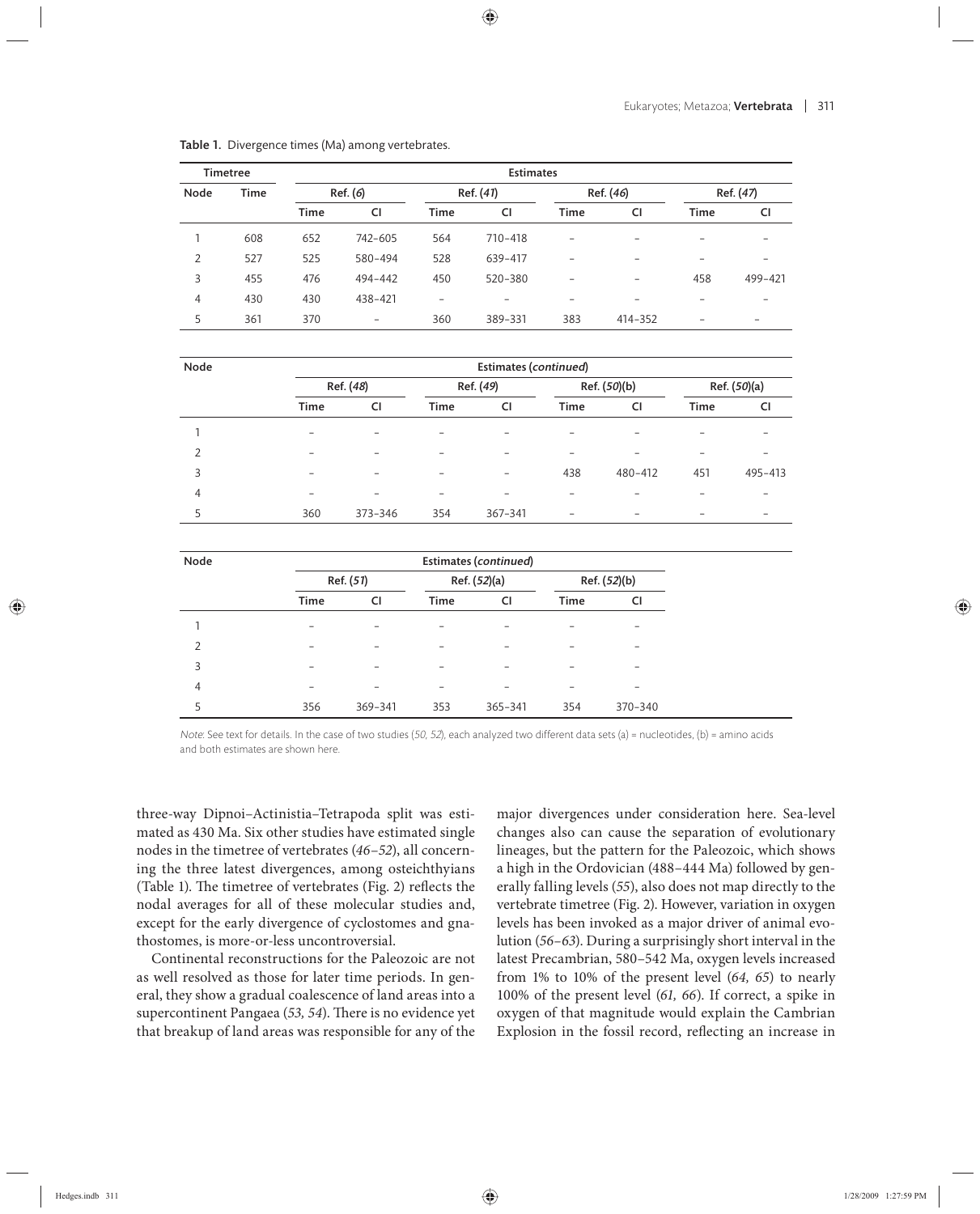animal body size and production of hard parts (*57–59*). Evidence from molecular clocks indicates that this was decoupled from evolutionary divergences among animal phyla which occurred much earlier (*67, 68*).

Atmospheric oxygen levels varied considerably during the Phanerozoic (542–0 Ma), presumably in response to changes in land floras and hence carbon burial, resulting in two major pulses (66). The First Pulse was in the late Silurian and early Devonian (~430–390 Ma), where the level reached a maximum of 25% at 410 Ma (the current level is 21%). This was followed by the Second Pulse in the Carboniferous and Permian (~340–250 Ma), reaching a maximum of 35% at  $\sim$ 270 Ma. Some effects of high oxygen levels are known, at least anecdotally, because insect gigantism is directly associated with the Second Pulse (*56, 60*). Also at a gross level, the timing of the two pulses coincides with periods diversification of vertebrates (*1*), suggesting a relationship. Otherwise it is difficult to link specific oxygen levels to favorable or unfavorable effects on vertebrates (62, 63). For example, the lowest level  $(-12%)$  during the entire Phanerozoic occurred in the Jurassic (200–146 Ma), yet this is the time when vertebrates were diversifying in body plans and increasing greatly in body size (e.g., dinosaurs), indicating that whatever limitations existed were overcome by the organisms. Nonetheless, the association of oxygen levels and Phanerozoic taxonomic diversity is still compelling and suggests some cause–effect relationship, even if mostly tied to invertebrate prey.

Against this backdrop of atmospheric change, the origin of the vertebrate lineage began deep in the Neoproterozoic (~800–700 Ma), according to molecular clocks (5). That the earliest divergence among vertebrates (Fig. 2) occurred in the Precambrian (Neoproterozoic) as well is supported by the presence of diverse lineages of agnathans in the early Cambrian (*31*), only 20 million years after the Precambrian–Cambrian boundary. Under the interpretation of cyclostome monophyly, the distinction of craniates and vertebrates disappears, and therefore the first vertebrates that existed before the divergence between cyclostomes and gnathostomes are inferred to have had both a cranium and a vertebral column. However, because oxygen levels were very low they were surely small in size and soft-bodied, lacking bone, and initially probably fed on microorganisms. Prediction of the environment of the earliest vertebrates based on kidney structure and function has been debated (*69–71*), with an estuarine habitat favored most recently (*72*).

In the latest Precambrian (e.g., Edicaran) when oxygen levels rose dramatically, there would have been already multiple lineages of early vertebrates. One led to the living cyclostomes and another—the gnathostomes took on the role of a major predator. The interpretation of conodonts as being on the gnathostome lineage (*11*) helps to fill in the otherwise large gap in the fossil record of gnathostomes forced by the presence of agnathans in the early Cambrian. Still, the absence of vertebrates and many other phyla from the latest Precambrian fossil record remains a problem for this hypothesis. If they were much smaller in size and soft-bodied, their fossils may only be discoverable in the finest-grain sediments representing low-energy environments (e.g., *73*).

In the Paleozoic, a good case can be made for oxygen as a driver of vertebrate evolution through prey abundance and diversity. The fossil record shows an explosion of fish lineages arising precisely during the First Pulse in the late Silurian and early Devonian. Presumably the pulse was from the land flora, known to be expanding at that time (74). A diversity of aquatic and terrestrial invertebrates also underwent diversification during the interval (*63*), making coastal and freshwater habitats a new resource niche for small fishes, which in turn were food for larger fishes.

The first tetrapods appear in the fossil record later in the Devonian  $(\sim]360$  Ma), between the first and second pulses, and most authors consider the Second Pulse as key for tetrapod evolution (60, 62, 63). This is almost certainly true for the diversification of tetrapods, including the origin of lissamphibians and amniotes. The timetree (Fig. 2) suggests that the phylogenetic divergence of lissamphibians and amniotes occurred at a time (~360 Ma) when the first tetrapods appear in the fossil record. This rapid diversification is supported by the fossil record as well, which shows evidence that those two major tetrapod groups split no more than 25 million years later (*44*), with subsequent splitting into the lineages leading to caecilians, frogs, and salamanders on the one hand and synapsids and sauropsids on the other (*4, 32, 40, 42, 43,*  52, 75, 76). The ecological and evolutionary details of this "Permo-Carboniferous Explosion" of tetrapods have yet to be fully understood.

However, most of the stage for the conquest of land by tetrapods was likely set during the First Pulse. Shallowwater habitats were teeming with life and the great number of lineages of fishes that appeared at that time, some having adaptations for living in shallow water (e.g., lungs, bony elements in fins) attests to the importance of that habitat. These included two major lineages of living fishes—coelacanths and lungfishes—and other extinct groups, one of which (osteolepiforms) led to tetrapods.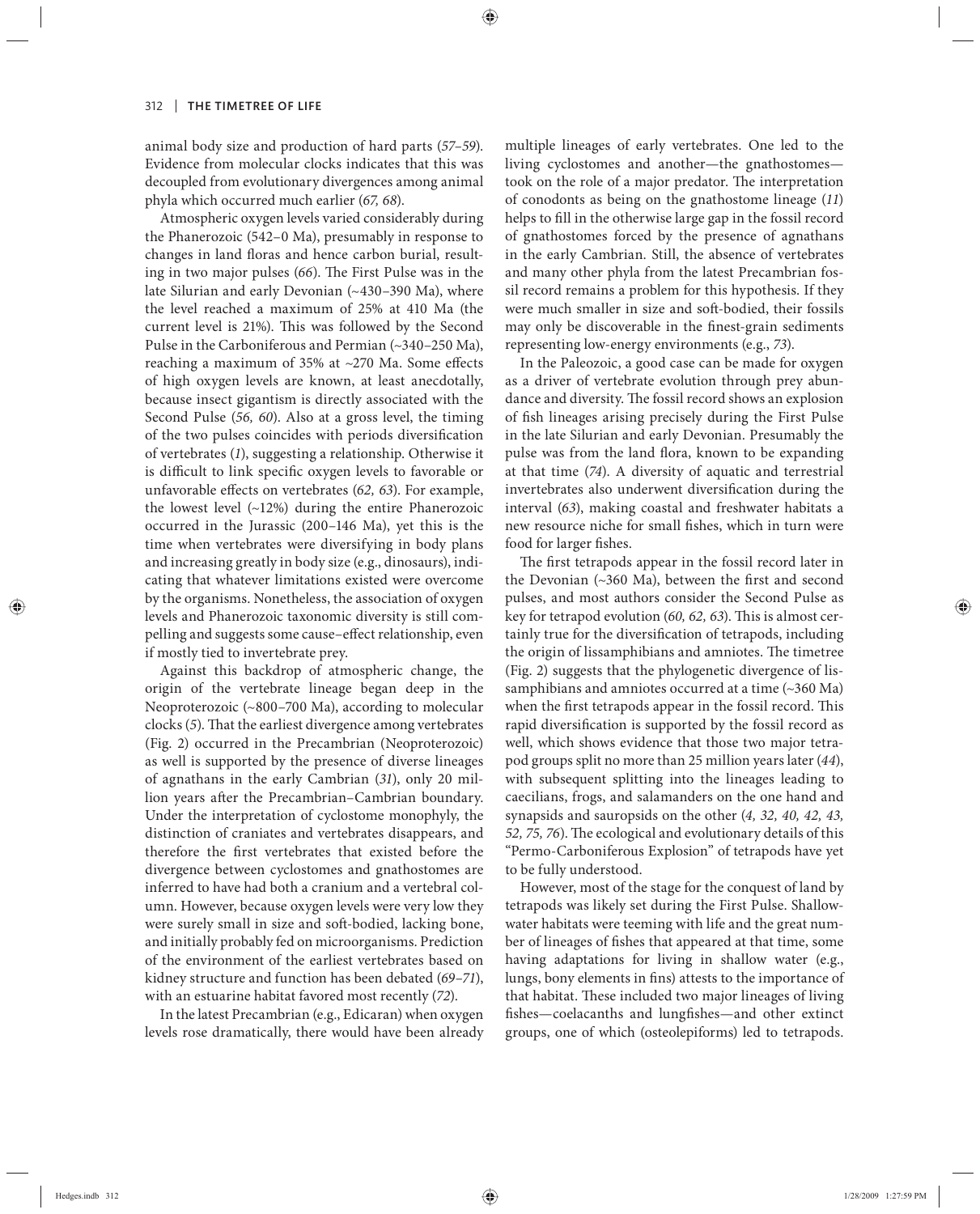Species transitional between fishes and tetrapods first appear in the fossil record ~385 Ma (*37–39*), at the end of the First Pulse. Although these transitional forms lacked digits and were adapted to shallow water—not land—they had already started to evolve most of the major tetrapod body plan traits. Whether oxygen did or did not play a major role in the origin of tetrapods, the reason was still probably related to a new prey resource (*1*) rather than escape from drying ponds (*8*).

In summary, the early history of vertebrates may have extended 100–300 million years into the Precambrian but little is known about those organisms other than that they lived in very low oxygen levels and therefore were necessarily small and soft-bodied. Since the evolution of jaws in the latest Precambrian or Cambrian (according to the molecular timetree), vertebrates have dominated most environments on Earth as the top predators. Variation in oxygen levels during the Phanerozoic affected vertebrate prey and hence vertebrate diversity, and appears to have been responsible for bringing vertebrates onto land. The only remaining unsolved portion of the vertebrate backbone phylogeny, based on molecular data, is the relationships of tetrapods to lungfishes and coelacanths. In this case it is unclear whether resolving that node will answer any major questions not already addressed by fossils (*18*) and molecular clocks (Fig. 2), which place the divergences close in time. In the future, more sequences and fossils, and more reliable phylogenies incorporating fossil data, will allow for better calibration of molecular clocks and reduced variance of time estimates, and therefore a better resolution of the timescale of vertebrate evolution.

## Acknowledgments

M. Laurin commented on an earlier draft. Support was provided by the U.S. National Science Foundation and National Aeronautics and Space Administration (NASA Astrobiology Institute).

#### References

- 1. M. J. Benton, *Vertebrate Palaeontology* (Blackwell Science, Oxford, 2005).
- 2. R. L. Carroll, *Patterns and Processes of Vertebrate Evolution* (Cambridge University Press, Cambridge, 1997).
- 3. E. H. Colbert, M. Morales, E. C. Minkoff, Colbert's *Evolution of the Vertebrates* (Wiley-Liss, New York, 2001).
- 4. F. H. Pough, C. M. Janis, J. B. Heiser, *Vertebrate Life* (Pearson/Prentice Hall, Upper Saddle River, New Jersey, 2005).
- 5. J. E. Blair, in *The Timetree of Life*, S. B. Hedges, S. Kumar, Eds. (Oxford University Press, New York, 2009), pp. 223–230.
- 6. J. E. Blair, S. B. Hedges, *Mol. Biol. Evol.* **22**, 2275 (2005).
- 7. J. Mallatt, C. J. Winchell, *Mol. Phylogenet. Evol.* **43**, 1005 (2007).
- 8. A. S. Romer, *Vertebrate Paleontology* (The University of Chicago Press, Chicago, 1966).
- 9. J. Mallatt, *J. Zool.* **204**, 169 (1984).
- 10. P. Janvier, *Early Vertebrates* (Clarendon Press, Oxford, 1996).
- 11. P. C. J. Donoghue, P. L. Forey, R. J. Aldridge, *Biol. Rev.* **75**, 191 (2000).
- 12. D. W. Stock, G. S. Whitt, *Science* **257**, 787 (1992).
- 13. J. Mallatt, J. Sullivan, *Mol. Biol. Evol.* **15**, 1706 (1998).
- 14. S. Kuraku, D. Hoshiyama, K. Katoh, H. Suga, T. Miyata, *J. Mol. Evol.* **49**, 729 (1999).
- 15. S. B. Hedges, in *Major Events in Early Vertebrate Evolution: Palaeontology, Phylogeny, Genetics and Development*, P. E. Ahlberg, Ed. (Taylor & Francis, London, 2001), pp. 119–134.
- 16. C. Delarbre *et al.*, *Mol. Phylogenet. Evol.* **22**, 184 (2002).
- 17. N. Takezaki, F. Figueroa, Z. Zaleska-Rutczynska, J. Klein, *Mol. Biol. Evol.* **20**, 287 (2003).
- 18. M. Zhu, X. B. Yu, P. E. Ahlberg, *Nature* **410**, 81 (2001).
- 19. D. E. Rosen, P. L. Forey, B. G. Gardiner, C. Patterson, *Bull. Am. Mus. Nat. Hist.* **167**, 159 (1981).
- 20. A. Meyer, A. C. Wilson, *J. Mol. Evol.* **31**, 359 (1990).
- 21. H. P. Shultze, in *Origins of the Higher Groups of Tetrapods*, H. P. Shultze, L. Trueb, Eds. (Comstock, Ithaca, New York, 1991), pp. 29–67.
- 22. M.-M. Chang, in *Origins of the Higher Groups of Tetrapods*, H. P. Shultze, L. Trueb, Eds. (Comstcok, Ithaca, New York, 1991), pp. 3–28.
- 23. S. B. Hedges, C. A. Hass, L. R. Maxson, *Nature* **363**, 501 (1993).
- 24. P. E. Ahlberg, Z. Jonanson, *Nature* **395**, 792 (1998).
- 25. R. Zardoya, Y. Cao, M. Hasegawa, A. Meyer, *Mol. Biol. Evol.* **15**, 506 (1998).
- 26. A. Meyer, R. Zardoya, *Ann. Rev. Ecol. Evol. Syst.* **34**, 311 (2003).
- 27. N. Takezaki, F. Figueroa, Z. Zaleska-Rutczynska, N. Takahata, J. Klein, *Mol. Biol. Evol.* **21**, 1512 (2004).
- 28. C. Darwin, *On the Origin of Species by Means of Natural Selection* (John Murray, London, 1859).
- 29. R. L. Carroll, *Vertebrate Paleontology and Evolution* (W. H. Freeman & Company, New York, 1988).
- 30. M. J. Benton, *The Fossil Record 2* (Chapman & Hall, London, 1993).
- 31. D. G. Shu *et al.*, *Nature* **402**, 42 (1999).
- 32. M. J. Benton, C. J. Donoghue, R. J. Asher, in *The Timetree of Life,* S. B. Hedges, S. Kumar, Eds. (Oxford University Press, New York, 2009), pp. 35–86.